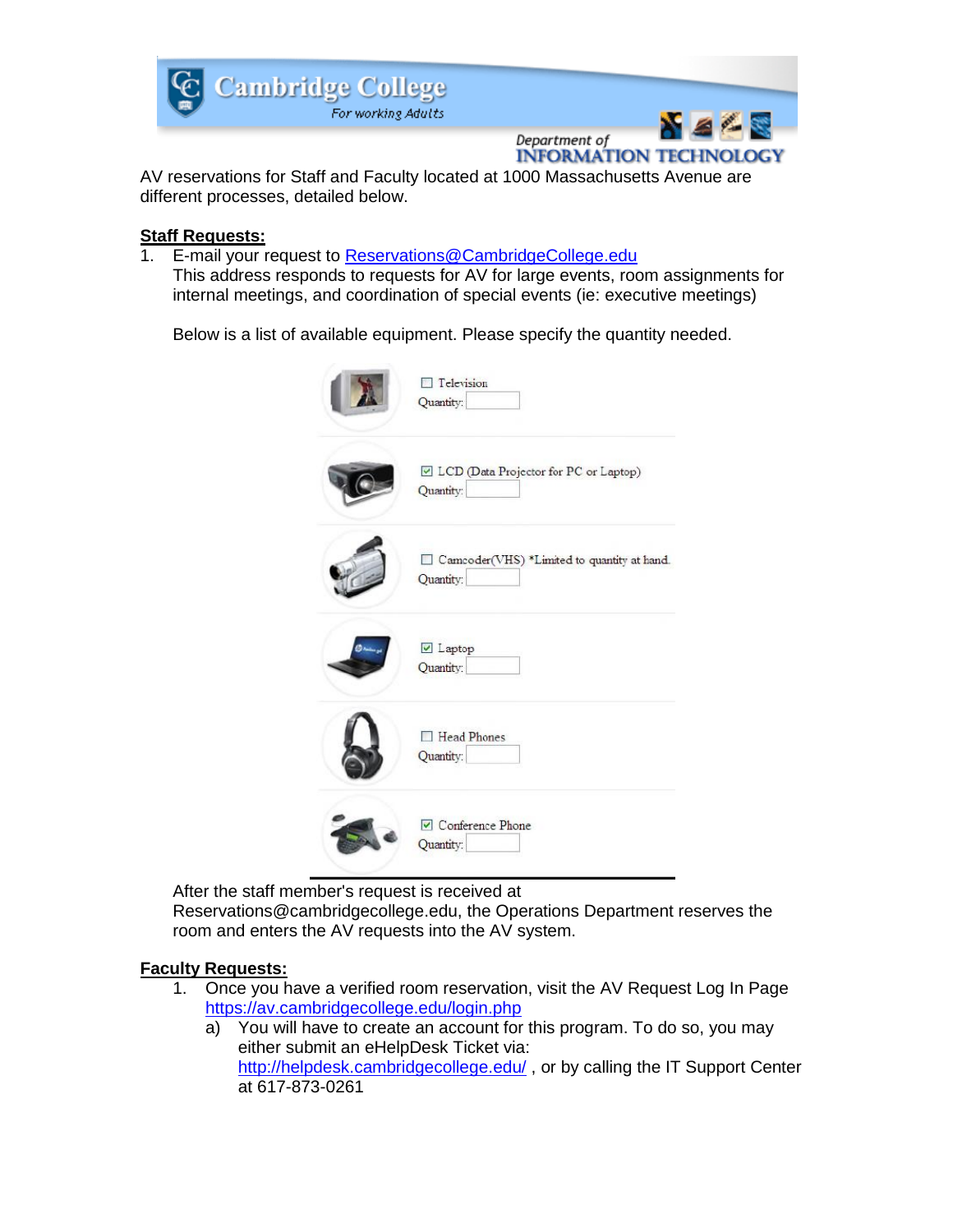

2. Submit your log in credentials. When the home page opens, fill in the campus location, room number and event type fields appropriately for your needs.

## **AV-Request Form**

Please fill the fields marked with '\*'

Please call ( $\equiv$  + 1-617-873-0159 G if you don't receive a confirmation email. Thank you.

| Campus Location *        | 1000 Mass (Cambridge) - MA |  |  |
|--------------------------|----------------------------|--|--|
| Room Number <sup>*</sup> | 251                        |  |  |
| Event Type *             | Class                      |  |  |

3. Submit details regarding the date and time of the event, and whether the event is recurring.

**Note** that if your event is recurring on more than one day each week, you will need to submit an additional AV request for each additional day. Putting this information in the details will not automatically schedule the information.